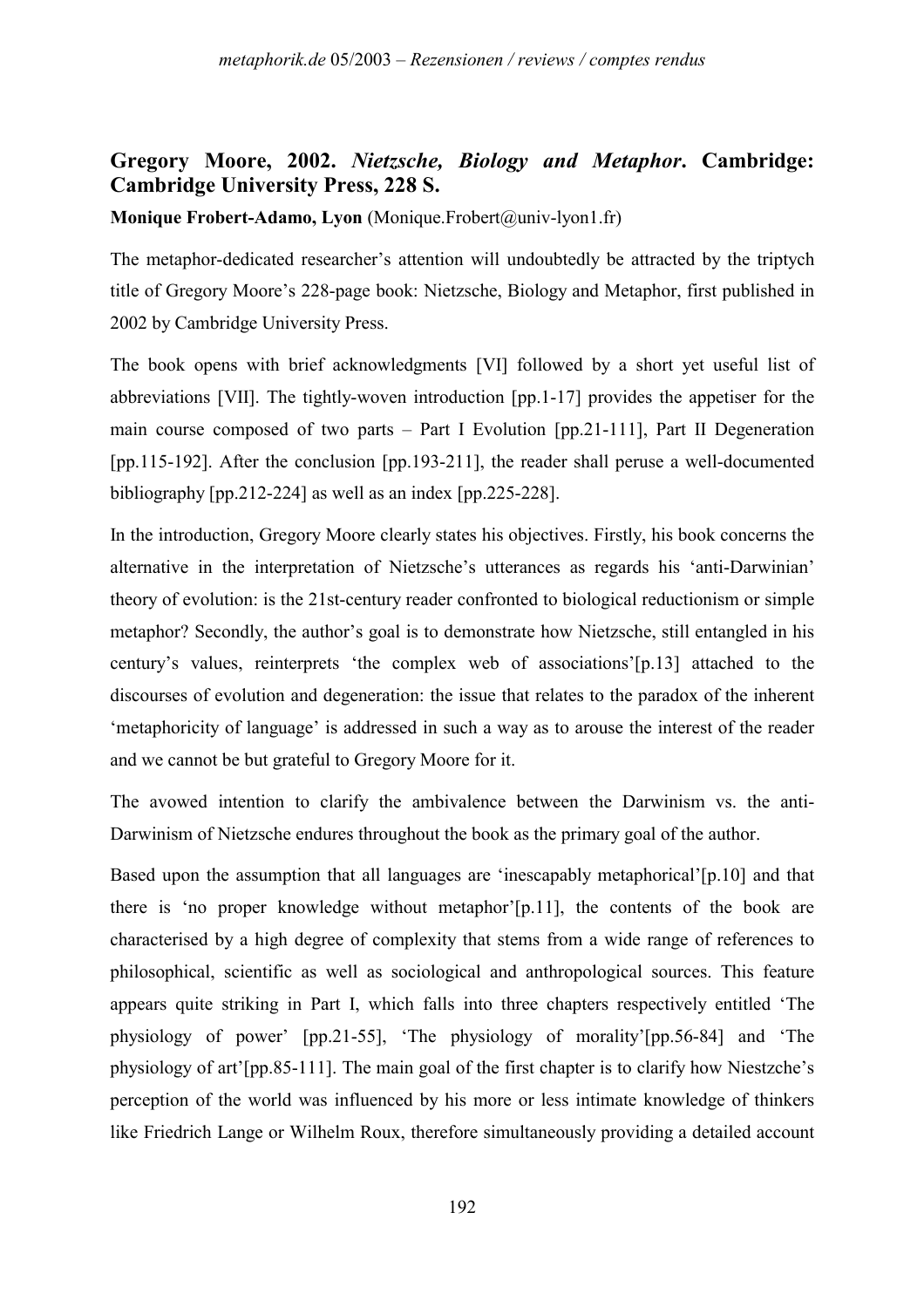of how the sociopolitical and biological parameters were merging at the end of the 19th century.

In the chapter entitled 'The physiology of power', a thorough analysis of Darwin's theory is supported by the requirement to assert a strong foothold in the complex historical framework within which Nietzsche expressed his ideas on evolution. The attitude of Gregory Moore is one of distanciation, which grants his analysis a remarkably original flavour. For instance, the fact that Nietzsche 'appears never to have read a single work by Darwin himself'[p.22] is explicitly mentionned, thereby leading the reader to sharpen his/ her critical approach.

The issue of progress is tackled thanks to a well-targeted parallel drawn between Nietzsche and Darwin that leads the reader towards a more and more intimate understanding of their mutual although unaware influence. It should be highlighted that the prose design of the book stems from these features: complex, and sometimes fairly intricate, its access seems to be anything but straightforward. Can I go as far as saying that this could be a deterrent, even for the non-innocent information seeker?

The concept of metaphor gradually emerges in its most classical definition: in the aristocracy of the body, for instance, the metaphor of the systems of organs corresponds to the social organism being a stage in the evolution of the natural world. Constantly putting forward the genuinely socially adequate Nietzschean thought vs. his absence of innovative approach, the author cleverly creates suspense and gives impetus to his demonstration, thus producing an incentive for the reader to proceed further. Therefore, the physiology of morality involves the rejection of an instinct of self-preservation, the relationship between the individual and the herd, and the concept of the social organism. Nietzsche's project 'can be viewed as a plausible and consistent enterprise when seen as one aspect of this widespread contemporary biologism'.

The physiology of art lays specific emphasis upon the omnipresence and the omni-influence of the creative urge: evolution is viewed as a fundamentally artistic process.

Interestingly, biographical hints merge with sociological parameters in order to provide the highest possible degree of accuracy to the demonstration. Yet, only the reader with a strong cultural background shall fully grasp the tightly-woven account provided in Gregory Moore's book. The issue remains for him/ her to combine Nietzsche's rational thought and its mythical aspects ; the dual organisation of the discourse efficiently contributes to making this synthesis possible, since it grants the book a visible framework.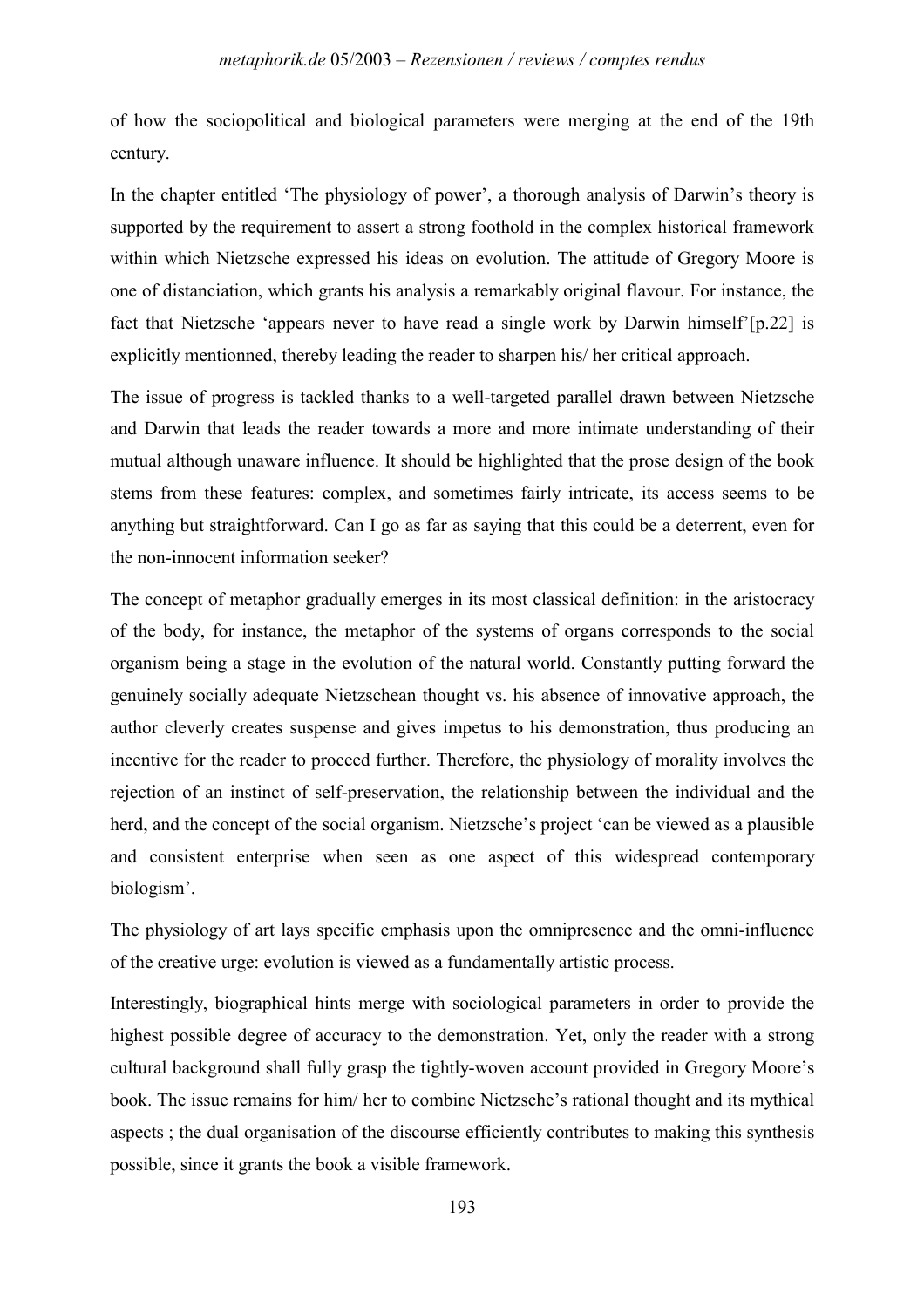For Nietzsche, 'art is not only central to his philosophy as a whole, it is also a key component of his typically non-Darwinian conception of evolution'. Beyond the notion of biological Romanticism, we are provided with an extremely convincing account of rhythm being fundamental to the process of life. The perspective adopted enables the author to scrutinize the mechanisms, the 'nooks and crannies', of Nietzsche's thought.

With the organic, the artistic also begins. The poet overcomes the struggle for existence. The function of human art is to aestheticize the terror and absurdity of the world. Art conceived as the expression of certain organic functions is in adequacy with Nietzsche's profile so far.

Having comprehended the territory of evolution, Gregory Moore can proceed to the second part of his analysis: Degeneration.

In the Nietzschean perspective, degeneration appears as the necessary counterpart for evolution. The fact that the idea of decadence had become a medical as well as a purely cultural concept at the end of the 19th century is conveniently laid as the basis for the forthcoming part of the book, since the idea of cultural decline 'runs like a red thread' throughout Nietzsche's work.

It is therefore made quite clear through the exhaustiveness of Gregory Moore's system of intertextual references that familiar topoi, such as lassitude, impotence and weakness considered as typical symptoms of degenerate nervousness, are omnipresent in both the literature and medical writing of the late 19th century. Any healthy organism is thus conceived as an 'aristocracy of cells'. The complex web of Nietzsche's revaluation of morality is foregrounded thanks to the chapter entitled 'Christianity and degeneration' which I find particularly articulate and convincing, as it relies upon a tight network of quotations and keywords taken from explicitely referenced texts. Hence the concept of 'a theoretical ghetto of biological difference' logically arises when it comes to race, religion and eugenics. The diverse facets of degeneration are cleverly exploited and interconnected so as to provide an intellectually satisfying report about the scientific basis of a century's literary production, and beyond. The book culminates with the last chapter of Degeneration, 'Degenerate art', whose aim is 'to uncover the web of associations underlying the increasingly medicalised vocabulary of nineteenth-century culture-critical discourse, and to show how Nietzsche deploys them in his own critique of modern art.' Health is an index of beauty, which brings Nietzsche close to Goethe for whom morphological harmony is the definition of health.